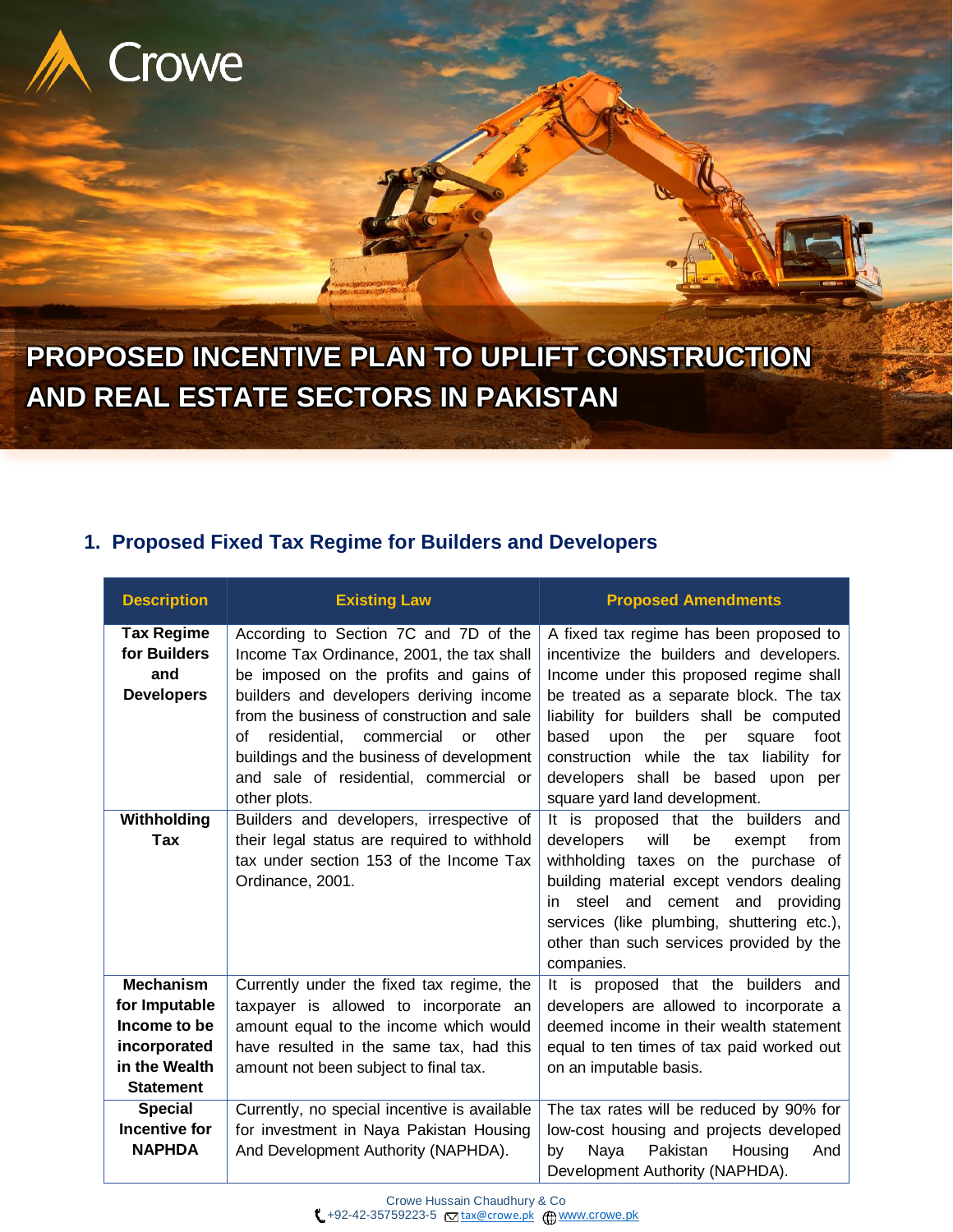

# **2. Tax Cuts on Capital Gains**

Some tax concessions and relief measures have been proposed in the existing taxation scheme for capital gains arising on the disposal of immovable property. Following is a detailed dilation of the existing taxation scheme and the proposed amendments:

| <b>Existing Tax Regime for Capital Gains on Immovable Property</b>                                       |                     |  |  |  |
|----------------------------------------------------------------------------------------------------------|---------------------|--|--|--|
| <b>Gain on Disposal of an Open Plot</b>                                                                  |                     |  |  |  |
| <b>Category</b>                                                                                          | <b>Taxable Gain</b> |  |  |  |
| Where the holding period of an open plot does not exceed one year                                        | 100%                |  |  |  |
| Where the holding period of open plot exceeds one year but does not exceed eight years                   | 75%                 |  |  |  |
| Where the holding period of open plot exceeds eight years                                                | $0\%$               |  |  |  |
| <b>Gain on Disposal of a Constructed Property</b>                                                        |                     |  |  |  |
| <b>Category</b>                                                                                          | <b>Taxable Gain</b> |  |  |  |
| Where the holding period of a constructed property does not exceed one year                              | 100%                |  |  |  |
| Where the holding period of the constructed property exceeds one year, but does not<br>exceed four years | 75%                 |  |  |  |
| Where the holding period of a constructed property exceeds four years                                    | $0\%$               |  |  |  |

#### **Existing Tax Rate on Capital Gains**

| <b>Amount of Gain</b>                                                     | Rate of tax |
|---------------------------------------------------------------------------|-------------|
| Where the gain does not exceed PKR 5 million                              | 5%          |
| Where the gain exceeds PKR 5 million, but does not exceed PKR 10 million  | 10%         |
| Where the gain exceeds PKR 10 million, but does not exceed PKR 15 million | 15%         |
| Where the gain exceeds PKR 15 million                                     | 20%         |

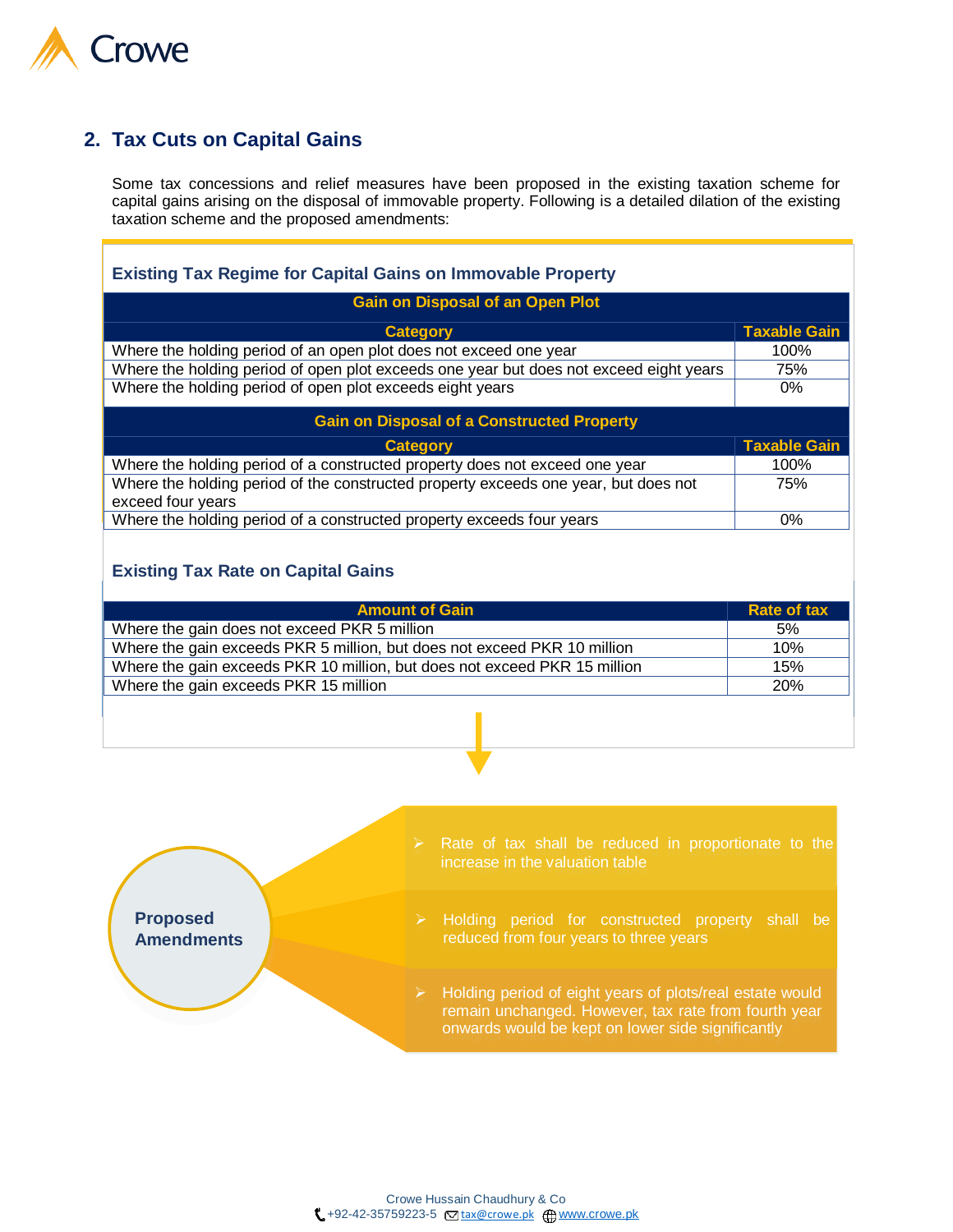

### **3. Immunity from Probe into Unexplained Source of Investment**

This proposed incentive plan suggests to give protection from probe under Section 111, unexplained income or assets, of ITO, 2001 on any investment made for constructing any structure on land from the date of enactment of this plan till June 2022. It has explicitly been stated that where an investment is made by any person in the following, source of any such amount declared in the wealth statement will not be inquired:



Such an amount of investment would be eligible to be incorporated in the wealth statement during the aforesaid period.

This is also pertinent to note that investment in open plots does not qualify for this scheme unless any structure is built on such land.

### **4. Other Proposals**

Some other proposals have also been made in the incentive plan as mentioned below:

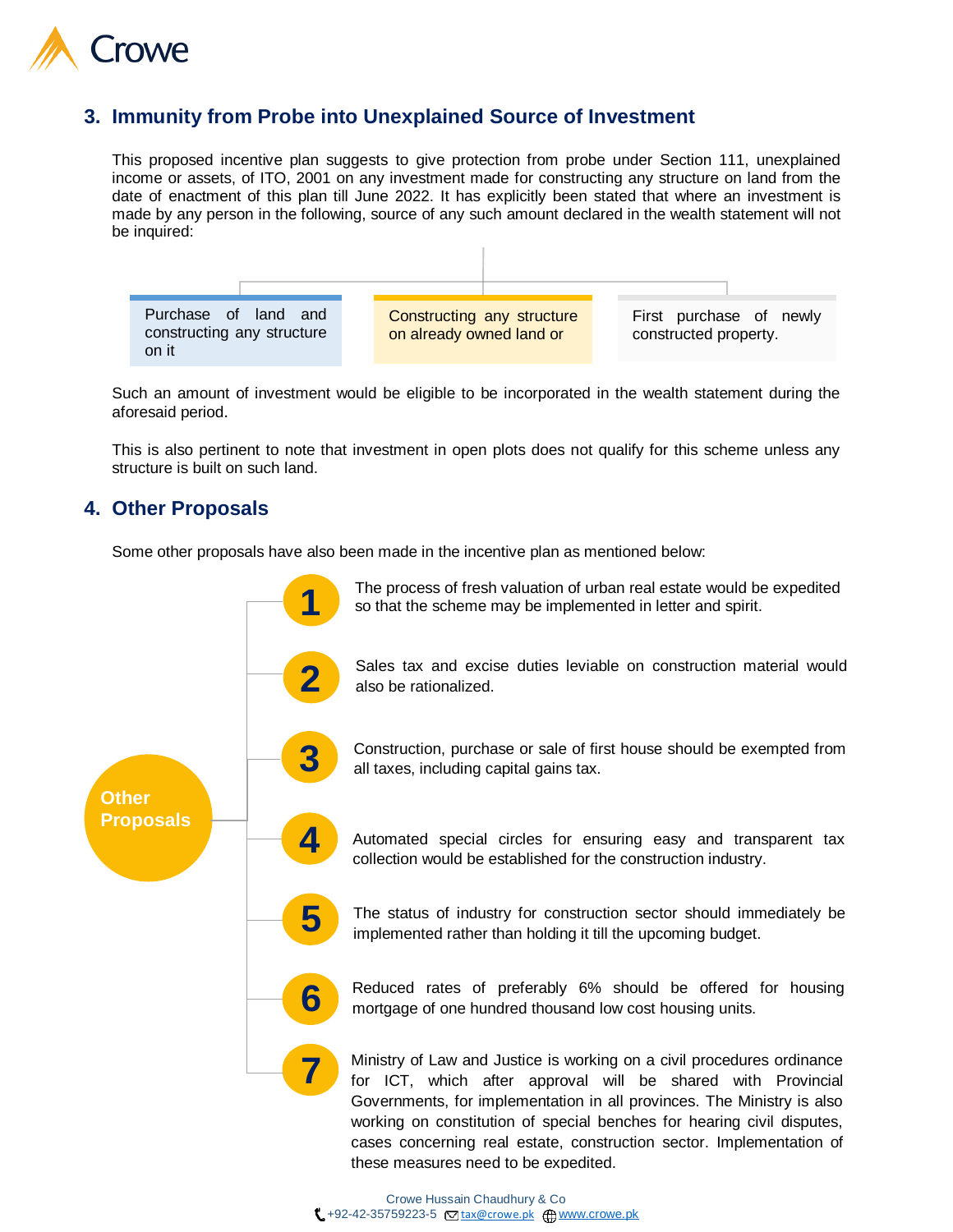

## **5. Tax Incentives by Provincial Revenue Authorities**

The following incentives and facilitation have been proposed to be in place by all the respective provinces:



# **6. Additional Steps Ensuring Ease of Doing Business at Provincial Level**

Following further steps would be taken by the provinces to ensure ease of doing business for the status of the industry for the construction sector:

- $\triangleright$  Speedy development of master planning and zoning
- $\triangleright$  Significant reduction in project approval time by the provincial governments; NOC regime may be replaced with compliance of the bylaws regime to be efficient, wherever possible.
- $\triangleright$  Swift introduction of fully automated one window portals for processing approvals and other facilitation by the provinces
- $\triangleright$  Notification of policy on high rise construction already approved by PM needs to be issued forthwith.

### **7. Tax Cuts Implemented by the Punjab Government to Combat the COVID-19 Crisis**

The Punjab Government has already announced some of the tax incentives for the construction-related services w.e.f. April 01, 2020, till June 30, 2020, under the current ongoing COVID-19 crisis as per the followings:

| <b>Description</b>                                                                  | <b>Previous</b><br><b>Tax Rate</b> | <b>Amended</b><br><b>Tax Rate</b> |
|-------------------------------------------------------------------------------------|------------------------------------|-----------------------------------|
| Construction services and services provided by contractors of the $\frac{1}{2}\%$ - | without                            | 0% - without                      |
| building (including water supply, gas supply, and sanitary works), roads            | input tax credit/                  | input<br>tax                      |
| and bridges, electrical and mechanical works (including air                         | adiustment<br>in.                  | adjustment                        |
| conditioning), horticultural works, multi-discipline works (including               | οf<br>respect                      |                                   |
| turnkey projects) and other similar works.                                          | Government civil                   |                                   |
| <b>Excluding:</b>                                                                   | works                              |                                   |
| Where the tax is otherwise paid by registered persons as $\vert$ 16% - with input   |                                    |                                   |